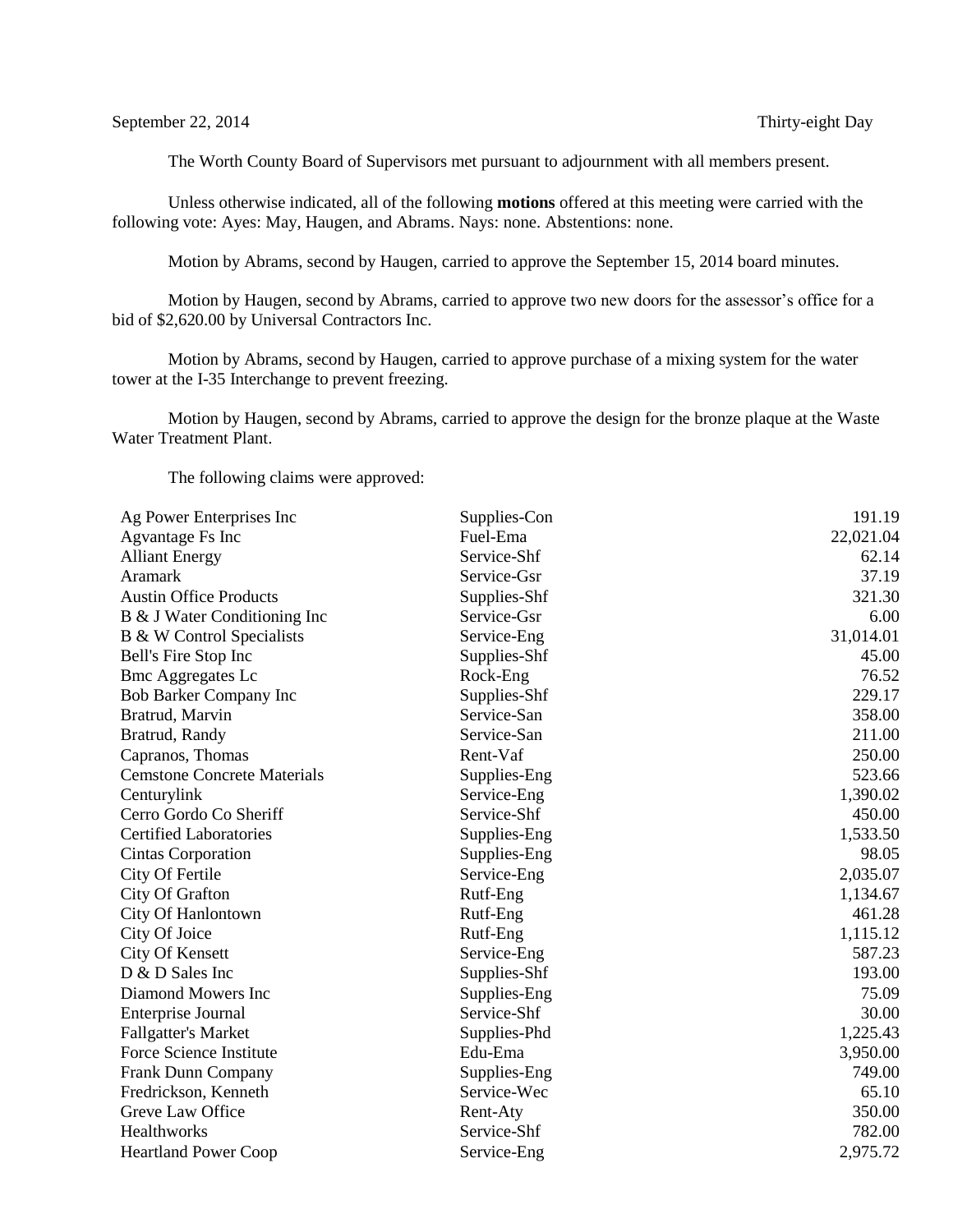| Heiken, David                                   | Parts-Con                   | 301.90     |
|-------------------------------------------------|-----------------------------|------------|
| Huber Supply Co Inc                             | Service-Eng                 | 299.68     |
| Ia Emergency Number Assoc                       | Edu-E911                    | 75.00      |
| Ia Northern Railway Co                          | Project-Ndp                 | 232,816.57 |
| Ia Prison Industries                            | Supplies-Eng                | 1,155.16   |
| Idville                                         | Supplies-Shf                | 34.50      |
| <b>Isac</b>                                     | Edu-Shf                     | 170.00     |
| Isac Group Health                               | Health Ins Prem             | 58,197.00  |
| Joe's Collision & Performance                   | Service-Shf                 | 46.45      |
| Johnson, Harold H                               | Rent-Phd                    | 1,000.00   |
| Knudtson, Kirby                                 | Service-Shf                 | 68.85      |
| Larsen Plumbing & Heating Inc                   | Service-Shf                 | 79.50      |
| <b>Lawson Products Inc</b>                      | Supplies-Con                | 72.07      |
| Lexisnexis                                      | Service-Aty                 | 134.00     |
| Liberty Tire Recycling Llc                      | Service-Sdp                 | 1,021.27   |
| <b>Manly Junction Signal</b>                    | Service-Con                 | 692.36     |
| Marco Inc                                       | Service-Shf                 | 229.25     |
| Martin Marietta Materials Inc                   | Rock-Eng                    | 18,722.19  |
| <b>Mason City Honda</b>                         | Equip-Ema                   | 1,950.00   |
| Mediacom                                        | Service-Phd                 | 564.72     |
| Medline Industries Inc.                         | Supplies-Phd                | 26.64      |
| Meyer, Dennis                                   | Service-San                 | 211.00     |
| <b>Next Generation Technologies</b>             | Service-Mha                 | 325.00     |
| Niacog                                          | Service-Tra                 | 237.94     |
| No Ia Juvenile Detention                        | Service-Juj                 | 3,350.00   |
| Northern Iowa Therapy Pc                        | Service-Phd                 | 630.00     |
| Northwood Anchor Inc                            | Service-Con                 | 1,091.13   |
| Northwood Dental Associates                     | Service-Shf                 | 480.00     |
| Northwood Electric Inc                          | Service-Eng                 | 91.59      |
| Northwood Lumber                                | Supplies-Gsr                | 41.18      |
| Northwood True Value                            | Supplies-Sdp                | 198.26     |
| Paetec                                          | Service-Eng                 | 16.41      |
| Peopleservice Inc                               | Service-Wwt                 | 12,234.00  |
| <b>Pinnacle Quality Insight</b>                 | Service-Phd                 | 150.00     |
| Plunkett's Pest Control Inc                     | Service-Gsr                 | 100.00     |
| Pnd, Llc                                        | Land Purchase-Con           | 105,000.00 |
| Printing Services Inc                           | <b>Supplies Credit-Eng</b>  | 149.96     |
| Pritchard's Of Northwood Inc                    | Service-Con                 | 907.46     |
| Reinhart Food Service Llc                       | Supplies-Shf                | 564.52     |
| Reliance Telephone Inc                          |                             | 700.00     |
|                                                 | Supplies-Shf                | 278.52     |
| <b>Staples Credit Plan</b>                      | Supplies-Phd                | 290.63     |
| <b>Staples Credit Plan</b>                      | Supplies-Ema<br>Service-San | 176.00     |
| State Hygienic Laboratory                       |                             |            |
| Superior Lamp<br><b>Treasurer State Of Iowa</b> | Supplies-Eng                | 706.41     |
|                                                 | Service-Juj                 | 388.00     |
| <b>U S Postal Service</b>                       | Postage-Aud                 | 200.00     |
| Uline                                           | Supplies-Ema                | 388.87     |
| <b>Ulland Brothers Inc</b>                      | Rock-Eng                    | 195,707.76 |
| Unitypoint Clinic-Occupational                  | Service-Tra                 | 56.00      |
| Ver Helst Snyder Drug                           | Supplies-Rec                | 227.99     |
| <b>Verizon Wireless</b>                         | Service-Aty                 | 484.39     |
| Viafield                                        | Supplies-Con                | 593.48     |
| Visa                                            | Supplies-Shf                | 830.98     |